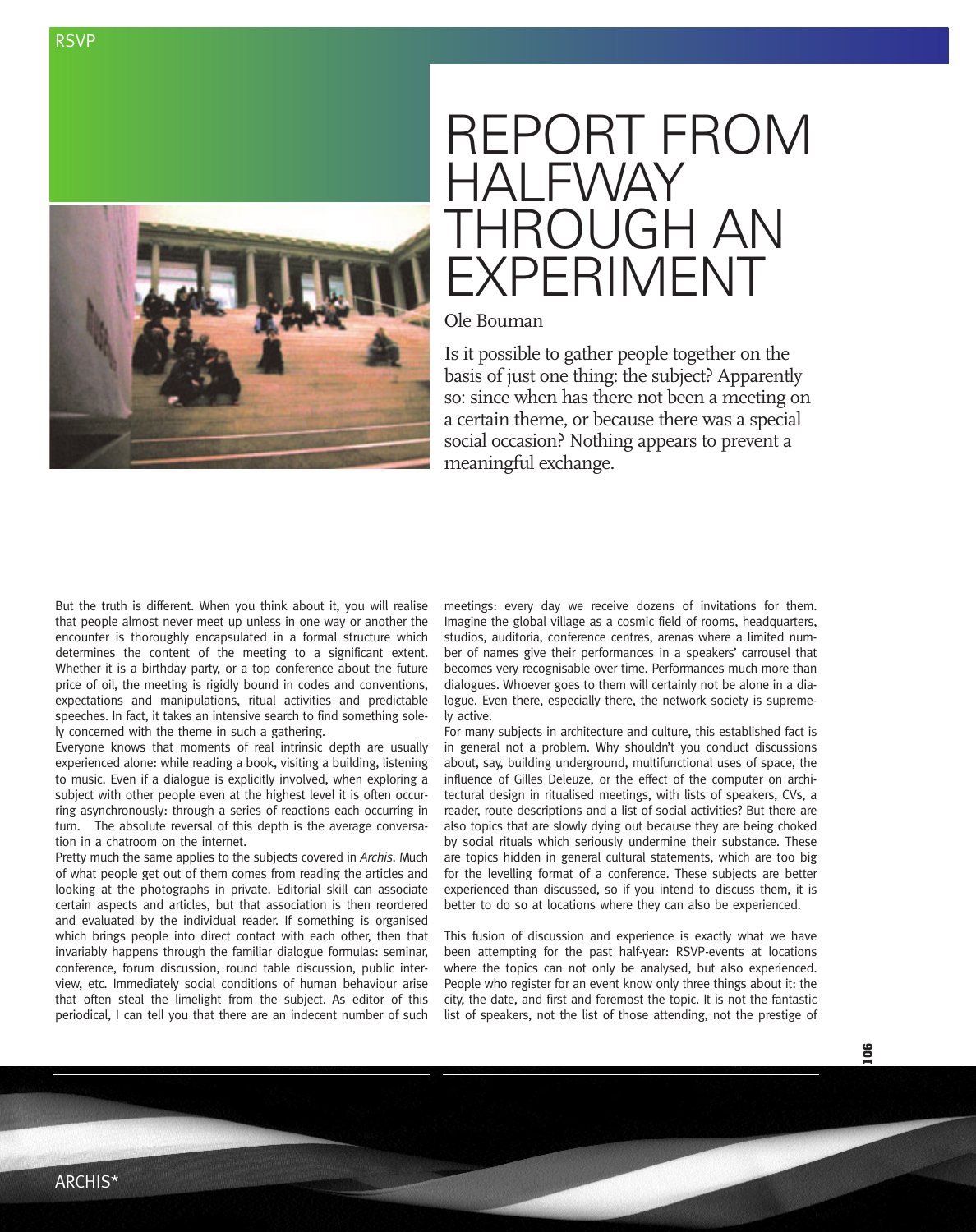

## **ARCHIS RSVP EVENT 1 SINGLE ISSUE SPACE**  17 January, Berlin 15.50 – 19.30 hours

Location: Pergamon museum / Kunstwerke Berlin

A whispering conference supported by headphones with infrared reception on the steps of the Pergamum Altar in Berlin about a world of monofunctional zones.

the organising institution, nor the number of places available, the admission price and the parking possibilities that are important when considering whether to attend. What counts is accumulating a group of people who are so passionate about this topic that they want to say or do something about it themselves, and they are prepared to travel to places which even the local inhabitants did not know existed or did not look at in that way. You make a reservation on www.archis.org, and from that moment on you form part of a growing community that ultimately determines what the dialogue will be. This is dialogue as it was originally intended. Not a superficial exchange of Powerpoint presentations and corridor lobbying, but a sharing of time in a slightly extreme situation, the generation of visions which can be immediately tested in reality, a reflection that is also a performance, an answer, we hope, to people's curiosities rather than their interests.

We have now held five of these events. Five subjects that were not suitable for a professional discussion by experts, but more suitable for practical experiments, emotions, fights, love affairs and inspired proclamations. Most of all, these events ultimately involved crossing borders. Not only as ideas of how to exceed the customary format, but as a way to tamper with the predictability of accepted behaviour on site at the event. The following are examples of what we mean.

**Report from halfway through an**

Report from halfway through an<br>experiment

**Text** Ole Bouman

Text Ole Bournan<br>Photography Mattmo

**experiment**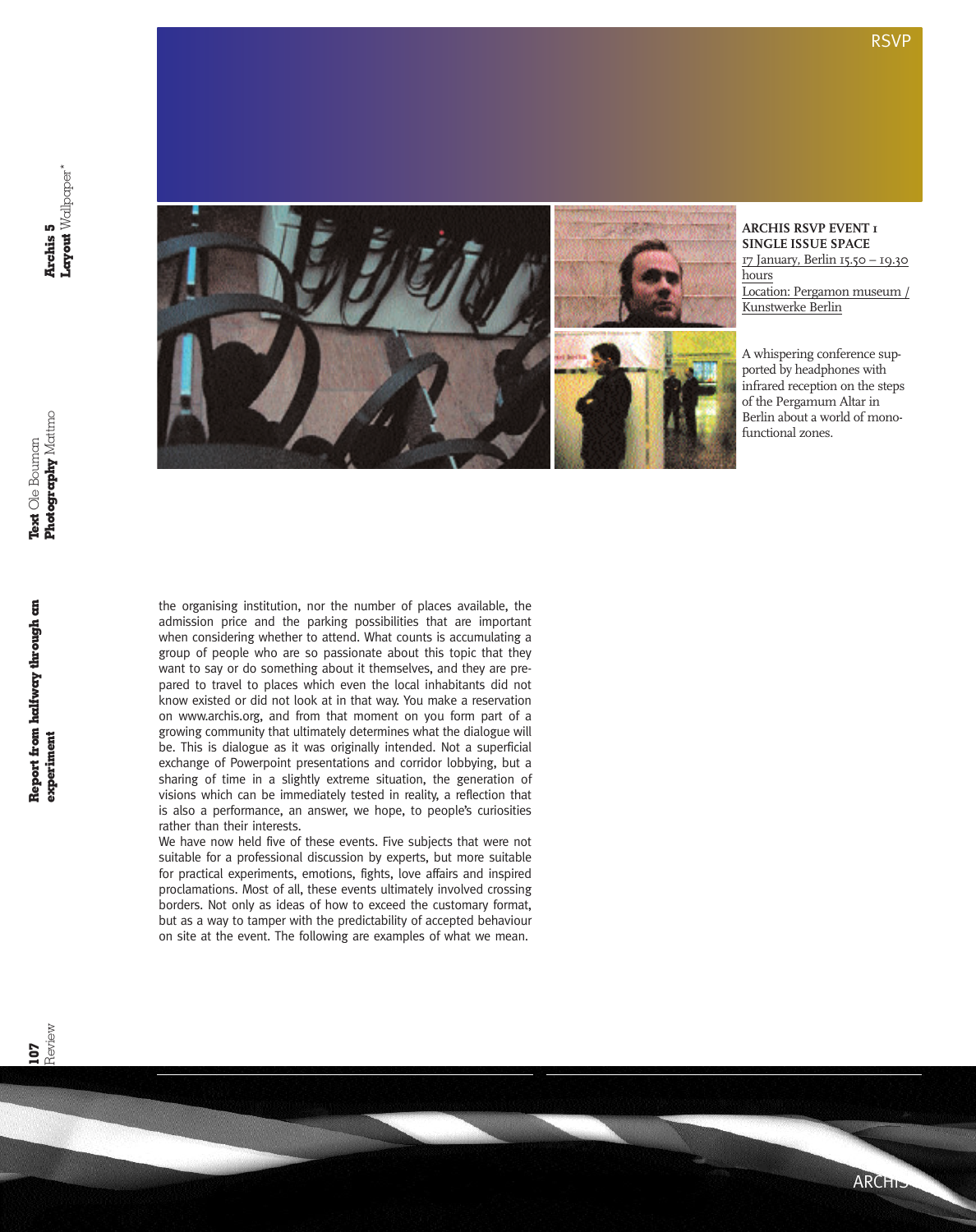









**ARCHIS RSVP EVENT 2 BANNING THE BANNERS** 18 January, Berlin, 15.00 – 19.00 Location: Palast der Republik / Bikinihaus (Urban Drift)

RSVP

Mattmo

A funeral ritual for terms sentenced to death from the world of culture and design, conducted in the abandoned Palast der Republik in Berlin.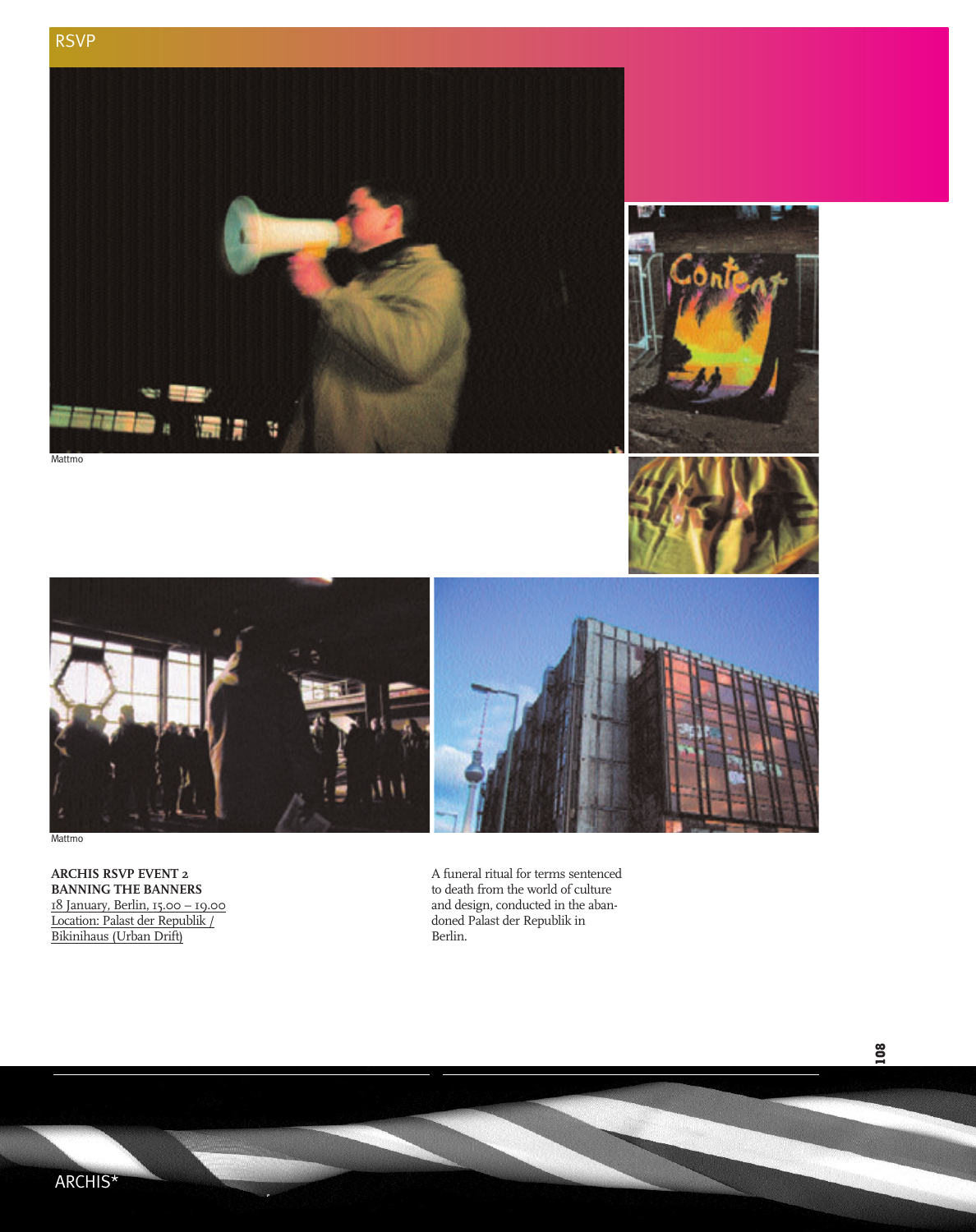

**Archis 5<br>Layout** Wallpaper\* **Layout** Wallpaper\*

ARCHIS\*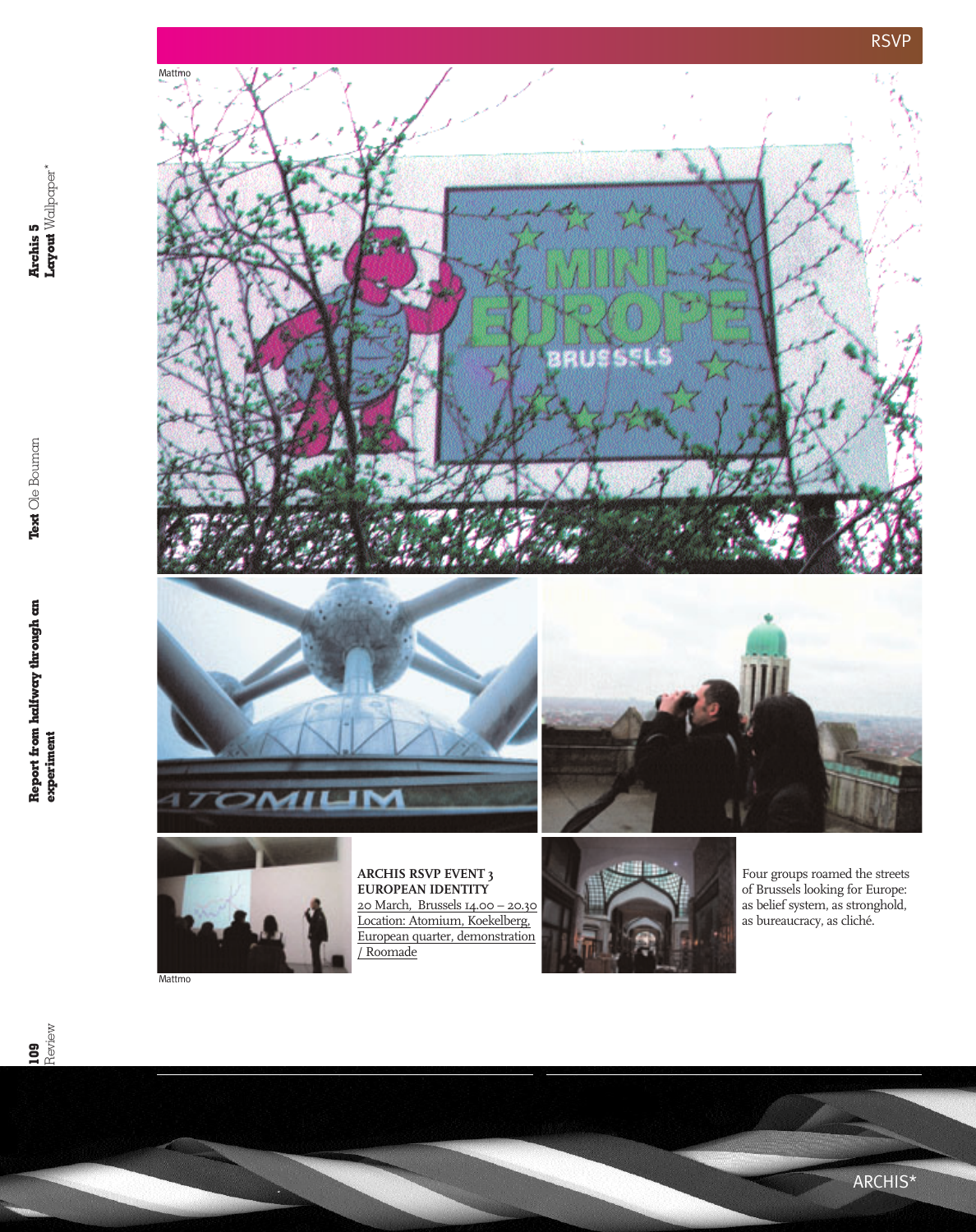## RSVP



**ARCHIS RSVP EVENT 4 SHRINK** 16 May, New York 14.00 - 20.00

Place: Time Warner Building, Statue of Liberty / 16th Beaver **Street** 

Everyone prefers to always think in terms of growth. Certainly in the field of design. But what happens when shrink is confirmed: in an economy of recessions, in the science of nanotechnology, in the politics of increasing narrow-mindedness? A stroll through the Big Apple, symbol of unlimited progress.







Bert de Muynck